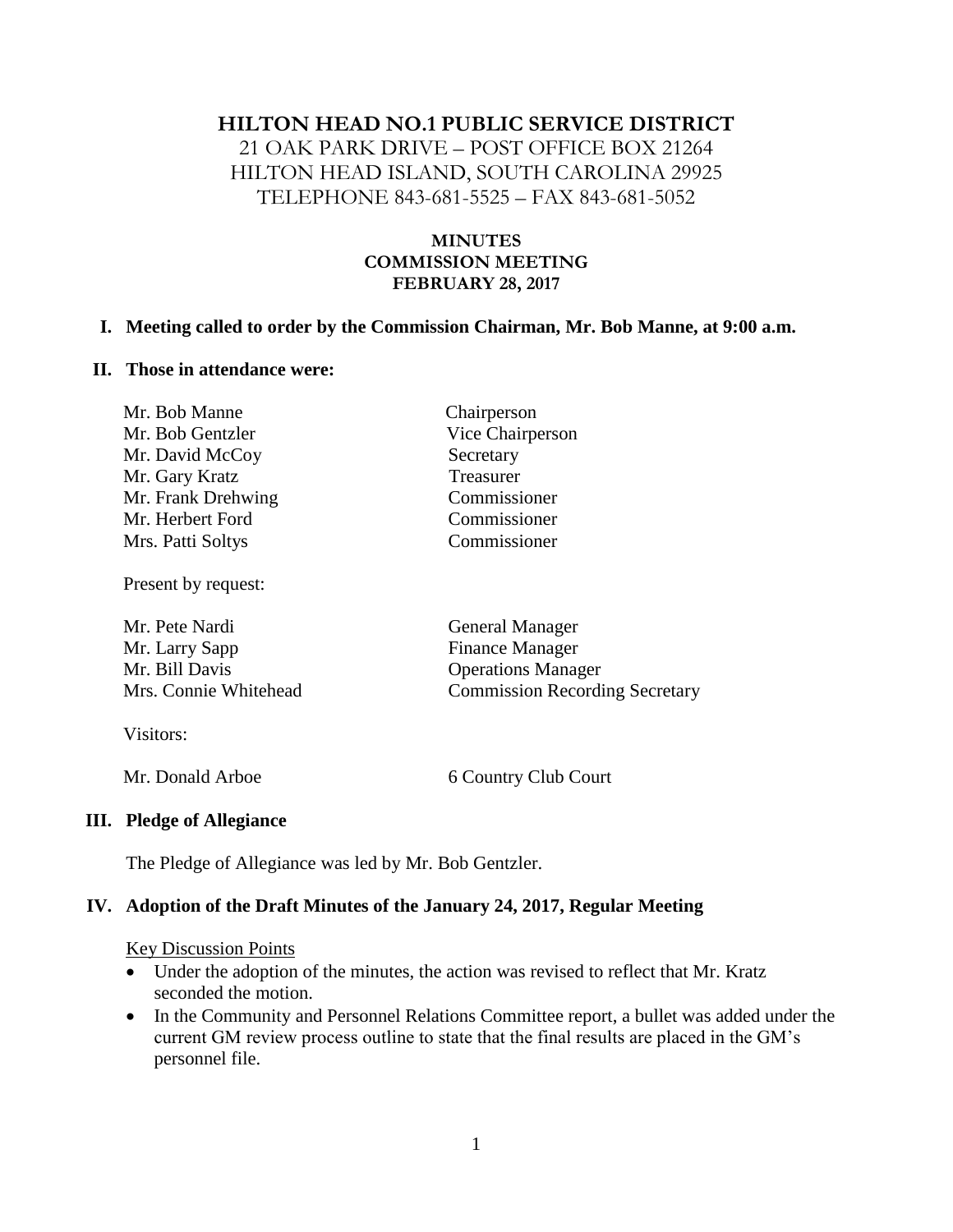Action

• Mr. Drehwing moved to adopt the minutes as amended. Mrs. Soltys seconded. The motion passed unanimously.

# **V. Public Comment on Non-Agenda Items**

# Key Discussion Points

- Mr. Donald Arboe addressed the board and asked that they consider levelized billing. He feels the change would be beneficial to customers on fixed incomes, and those who ordinarily experience higher bills during the summer months.
- Mr. Manne said that levelized billing could be discussed as part of the upcoming Rates and Charges Analysis.

# **VI. Rate Analysis Request for Proposals**

# Key Discussion Points

- The PSD has prepared a Request for Proposals (RFP) for a Rates and Charges Analysis by a third-party consultant in FY'18.
- The anticipated cost is \$40,000 to \$50,000.
- The last third-party rate review was in 2004.
- The PSD will send the RFP to five vendors.
- The board drafted some changes, including a condition that there will be no swapping of principle consulting personnel after award.

## Action

• Mr. Kratz moved to adopt the RFP as revised. Mr. McCoy seconded. The motion passed unanimously.

# **VII. Commissioner and Committee Reports**

# **A. Community and Personnel Relations Committee**

## Key Discussion Points

- The Committee met on February 17 to review the proposed GM performance evaluation process.
- The Committee will continue to review and revise the proposed process and bring it before the board for a vote in April.
- Commissioners should forward any suggestions to the Committee.
- Mr. Manne also presented for informational purposes the PSD staff demographics, which Mr. Nardi provided to the Committee.

# **B. Finance Committee**

Key Discussion Points

• The Committee met on February 17, 2017, to discuss the FY'18 Budget Assumptions, Break Even Analysis, Financial Ratio Overview, and Rates and Charges RFP.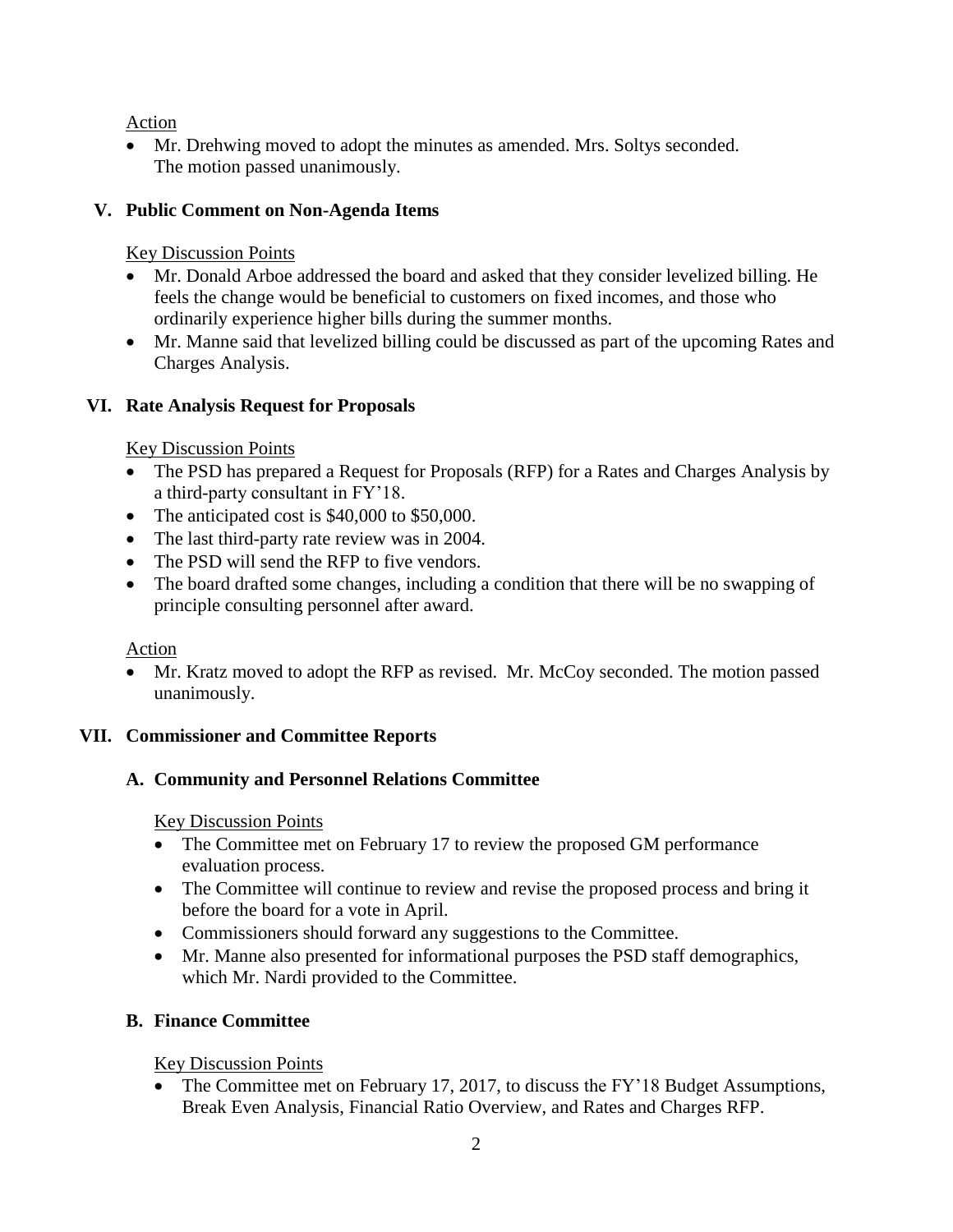- The budget objectives are to:
	- o Maintain current service level
	- o Include all strategic planning objectives
	- o Plan and report by primary businesses water, sewer and investment
	- o Provide employee compensation adequate for responsibilities and competitive for area
	- o Continue improving Operational efficiency
	- o Maintain the District's Bond Covenants debt coverage ratio
- The PSD's Break Even Point Analysis shows the PSD's Actual EDUs at 17,976, and the break-even point at 17,630 EDUs.

### **VIII. General Manager's Report**

Key Discussion Points

- Mr. Nardi presented the General Manger's report.
- The PSD completed calendar year 2016 with zero worker's compensation claims.
- The Town reimbursed the PSD \$544,000 for its outstanding balance related to Master Sewer Plan construction and engineering to date.
- Thirty-two employees and spouses participated in this year's annual health screening.
- Hilton Head and Broad Creek PS and BJWSA's free chlorine treatment period will be 2/24/ - 3/10. Joint news releases were sent out.
- Vermell Scott chaired the S.C. AWWA Customer Service Committee and its annual workshop in Lexington.
- The Town renewed the lease for its 911 Dispatch Center on the PSD's second floor through January 2019.
- Mr. Nardi will speak on sewer expansion efforts at the League of Women Voter's March 8<sup>th</sup> meeting in the PSD Community Room.
- The PSD was recognized at the USCB groundbreaking ceremony for its Hilton Head campus. The PSD was a partner in the Tax Increment Finance District that funded the building.
- R.H. Moor/Jordan was the sole bidder for the Years 1-2 Master Sewer Plan Town-funded collector main projects. The bid amount is \$4,792,640.

## **IX. New Business**

None

## **X. Executive Session**

Action

- Mr. Manne moved to enter into executive session for the purpose of receiving legal advice related to Medical Pavilion billing. Mr. Gentzler seconded. The motion passed unanimously.
- Lawrence Flynn of Pope Flynn was also present. Staff present were Pete Nardi, Larry Sapp, and Bill Davis.
- Executive session began at 10:05 a.m.